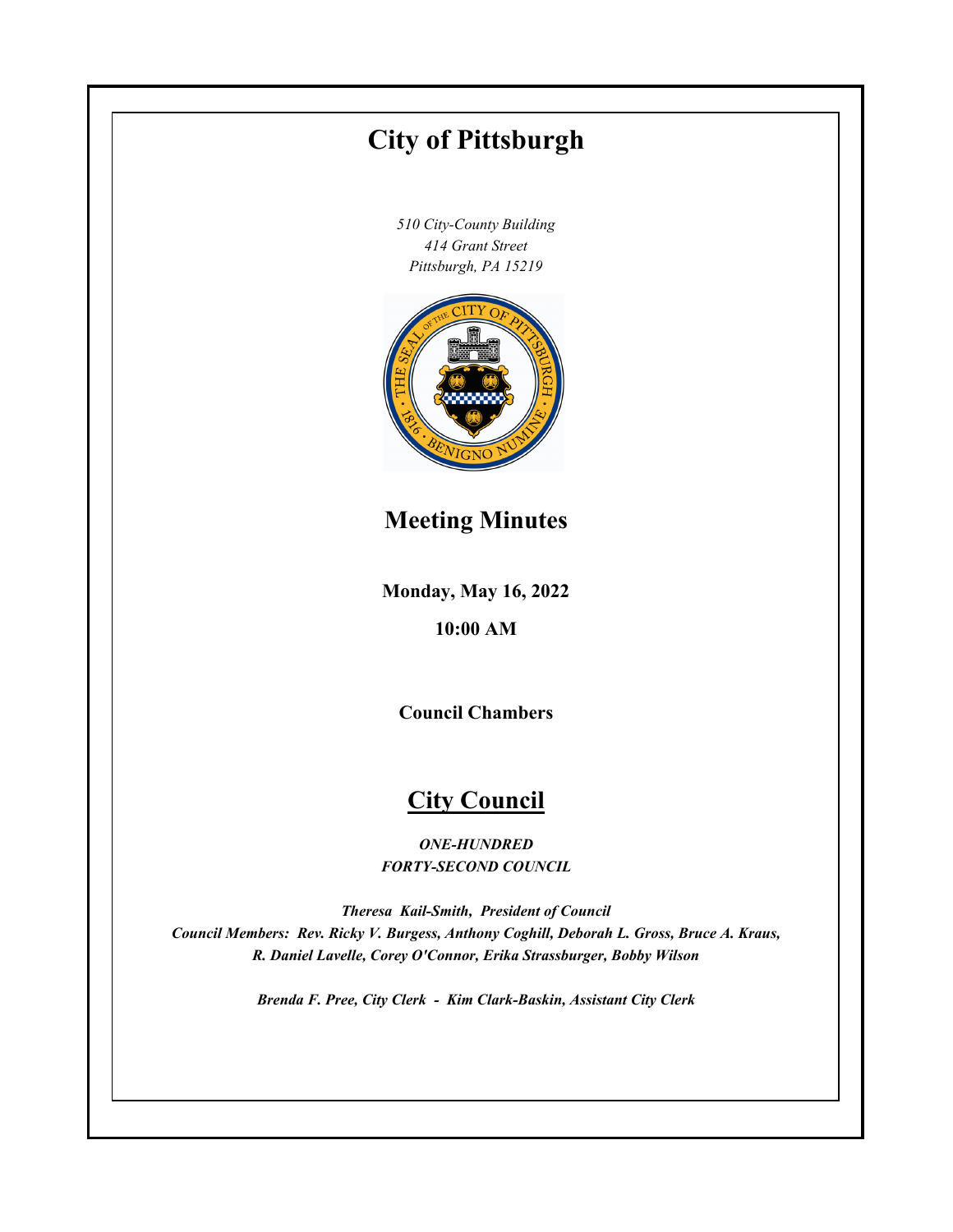## **ROLL CALL**

Present 9 - Council Member Burgess, Council Member Coghill, Council Member Gross, Council Member Kraus, Council Member Lavelle, Council Member O'Connor, Council Member Kail-Smith, Council Member Strassburger, and Council Member Wilson

## **PLEDGE OF ALLEGIANCE**

# **MOTION TO AMEND THE AGENDA to add bill 2022-0370 sponsored by Councilman Wilson**

**A motion was made that this matter be Approved. The motion carried.**

## **PROCLAMATIONS**

[2022-0365](http://pittsburgh.legistar.com/gateway.aspx?m=l&id=/matter.aspx?key=27744) *NOW, THEREFORE BE IT RESOLVED*, that the Council of the City of Pittsburgh does hereby commend Michael Metting; and,

> **BE IT FURTHER RESOLVED, that the Council of the City of Pittsburgh does** hereby declare Sunday, May 22nd, 2022, to be *"Michael Metting Day"* in the City of Pittsburgh.

**SPONSOR /S:** COUNCIL MEMBER COGHILL AND ALL MEMBERS

**A motion was made that this matter be Adopted. The motion carried.**

Enactment No: 215

[2022-0366](http://pittsburgh.legistar.com/gateway.aspx?m=l&id=/matter.aspx?key=27745) *NOW, THEREFORE BE IT RESOLVED*, that the Council of the City of Pittsburgh does commend our Public Works and Department of Mobility and Infrastructure employees for their vital contributions to our community and do hereby declare May 15-21, 2022 as *"Public Works Week"* in the City of Pittsburgh. **SPONSOR /S:** COUNCIL MEMBER COGHILL AND ALL MEMBERS

**A motion was made that this matter be Adopted. The motion carried.**

Enactment No: 216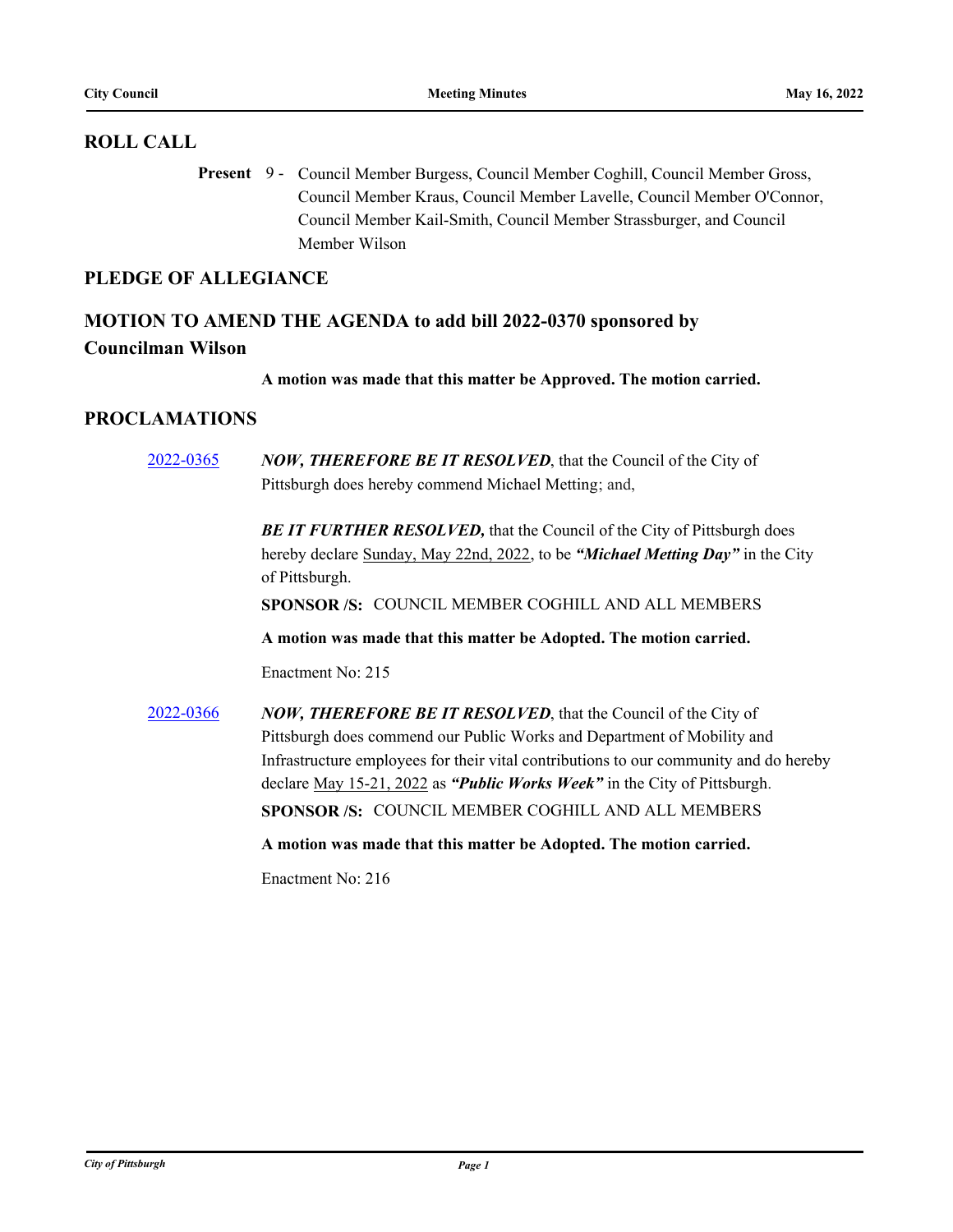| 2022-0367 | <b>NOW THEREFORE BE IT RESOLVED, that I, Ed Gainey, Mayor of the City</b><br>of Pittsburgh and the Council of the City of Pittsburgh do hereby recognize and<br>commend the Congress of Neighboring Communities for its commitment to promoting<br>inter-municipal cooperation; and, |
|-----------|--------------------------------------------------------------------------------------------------------------------------------------------------------------------------------------------------------------------------------------------------------------------------------------|
|           | <b>BE IT FURTHER RESOLVED, Ed Gainey, Mayor of the City of Pittsburgh, and</b><br>the Council of the City of Pittsburgh does hereby declare Monday, May 16th,<br>2022, as "CONNECT Day".<br><b>SPONSOR/S: COUNCIL MEMBER GROSS AND ALL MEMBERS</b>                                   |
|           | A motion was made that this matter be Adopted. The motion carried.                                                                                                                                                                                                                   |
|           | Enactment No: 217                                                                                                                                                                                                                                                                    |
| 2022-0368 | <b>NOW, THEREFORE BE IT RESOLVED, that the Council of the City of</b><br>Pittsburgh does hereby commend Alpha Kappa Alpha's leadership in organizing and<br>hosting the Mobile Mammogram Screening Event & Health Fair.<br>SPONSOR /S: COUNCIL MEMBER LAVELLE AND ALL MEMBERS        |
|           | A motion was made that this matter be Adopted. The motion carried.                                                                                                                                                                                                                   |

Enactment No: 218

## **PUBLIC COMMENTS: Naomi Mullen & Dr. Ronald Lynn Miller**

## **PRESENTATION OF PAPERS**

## **COUNCILMAN ANTHONY COGHILL PRESENTS:**

[2022-0355](http://pittsburgh.legistar.com/gateway.aspx?m=l&id=/matter.aspx?key=27734) Resolution granting unto HUDSON MELWOOD LP, their successors and assigns, the privilege and license to construct, maintain and use at their own cost and expense, to install a subsurface storm water management facility, storm roof leaders, ADA compliant metal grates and a canopy, at 419 Melwood Avenue, in the 5th Ward, 6th Council District of the City of Pittsburgh, Pennsylvania.

[2022-0355 Cover Letter-council](http://pittsburgh.legistar.com/gateway.aspx?M=F&ID=e44698a0-2455-4cdc-b14b-eacfc6e6e9f6.docx) *Attachments:*

[2022-0355 419 Melwood Application\(1\)](http://pittsburgh.legistar.com/gateway.aspx?M=F&ID=22e45c10-b1d0-456c-9004-9798c634a030.pdf)

**[Summary 2022-0355](http://pittsburgh.legistar.com/gateway.aspx?M=F&ID=adcdd244-c7b8-4fd5-b826-5176b5f97bd3.DOCX)** 

**Read and referred to the Committee on Public Works**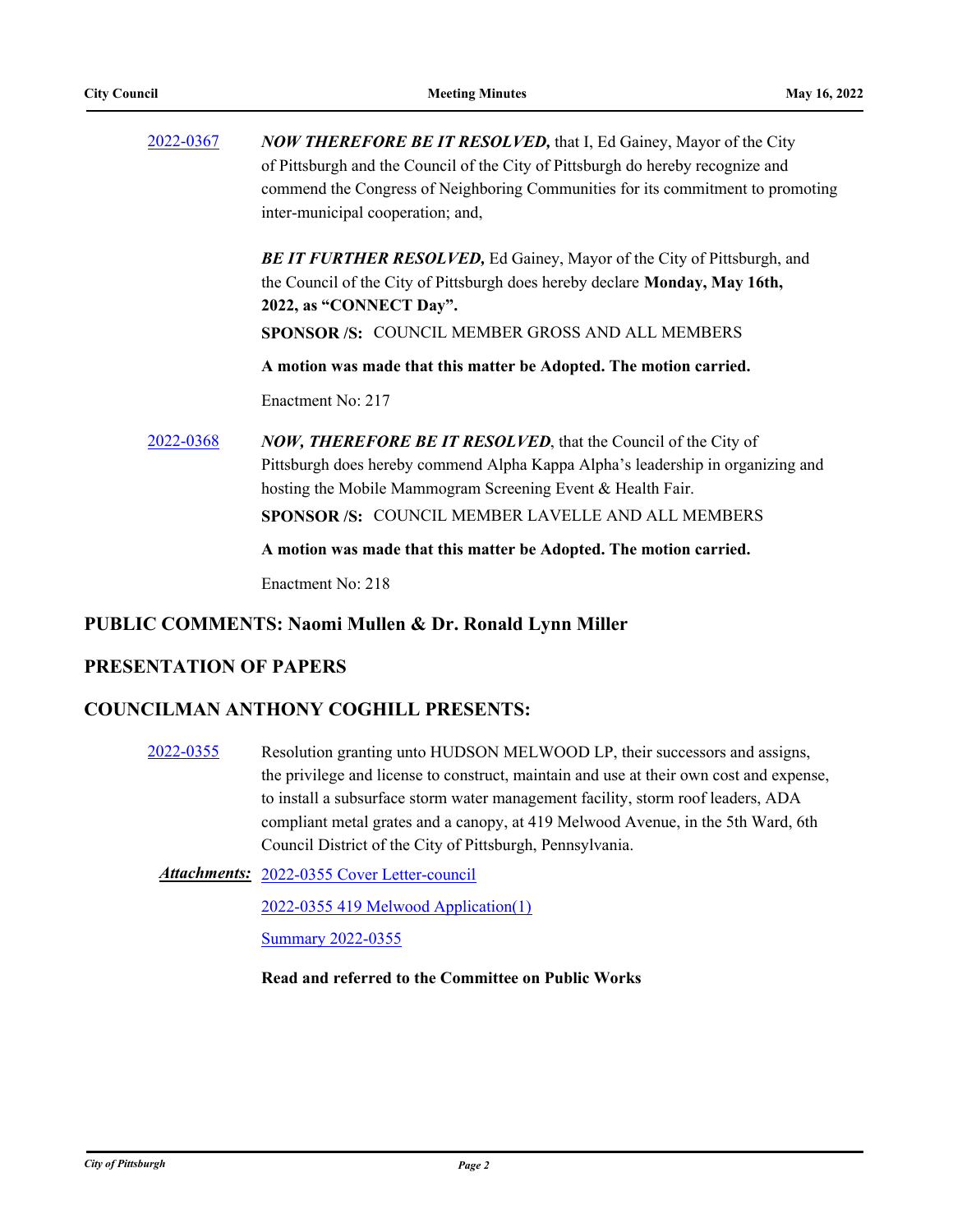| 2022-0356 | Resolution authorizing the Mayor of the City of Pittsburgh and the Director of the |
|-----------|------------------------------------------------------------------------------------|
|           | Department of Mobility and Infrastructure to receive grant funding from the        |
|           | Pennsylvania Department of Transportation Multimodal Transportation Fund for the   |
|           | construction of the Sylvan Avenue non-motorized trail in the amount of ONE         |
|           | MILLION SEVEN HUNDRED SIXTY THREE THOUSAND EIGHT                                   |
|           | HUNDRED TWENTY FOUR (\$1,763,824.00) dollars, and authorizing                      |
|           | expenditures for this stated purpose.                                              |
|           | <b>Attachments:</b> 2022-0356 Cover Letter-Letter - PennDot Multimodal Sylvan      |
|           | 2021                                                                               |
|           | <b>Summary 2022-0356</b>                                                           |

**Read and referred to the Committee on Public Works**

## **COUNCILWOMAN DEBORAH L. GROSS PRESENTS:**

[2022-0357](http://pittsburgh.legistar.com/gateway.aspx?m=l&id=/matter.aspx?key=27736) Resolution authorizing the Mayor and the Director of the Department of Mobility and Infrastructure and/or the Director of the Department of Finance and/or the Director of the Department of Public Works, on behalf of the City of Pittsburgh, to execute as necessary, Instruments for the Declaration of Restrictions and Covenants in favor of the Allegheny County Sanitary Authority ("ALCOSAN") to permit the installation of green infrastructure projects on designated vacant city-owned vacant lots, park sites, and rights-of-way, as funded by ALCOSAN Grow Grants awarded to the Pittsburgh Water and Sewer Authority ("PWSA"); and further authorizing the Mayor and the Director of the Department of Mobility and Infrastructure and/or the Director of the Department of Finance to enter into any other necessary Agreements between the City of Pittsburgh, PWSA, and/or ALCOSAN necessary to implement the Grow Grant projects for the benefit of the public.

[2022-0357 Cover Letter-Letter - 2022 IRDC](http://pittsburgh.legistar.com/gateway.aspx?M=F&ID=616179a6-a2c4-45c2-a98b-a83f5e454666.pdf) *Attachments:*

[2022-0357 2022 IDRC Legislation Exhibit A rev](http://pittsburgh.legistar.com/gateway.aspx?M=F&ID=a70e5858-96bb-4f15-8d14-b7a280b80bfb.docx)

[Summary 2022-0357](http://pittsburgh.legistar.com/gateway.aspx?M=F&ID=8ba616ff-1bf2-4866-9067-dc253580a6d8.docx)

### **Read and referred to the Committee on Intergovernmental Affairs**

## **COUNCILMAN R. DANIEL LAVELLE PRESENTS:**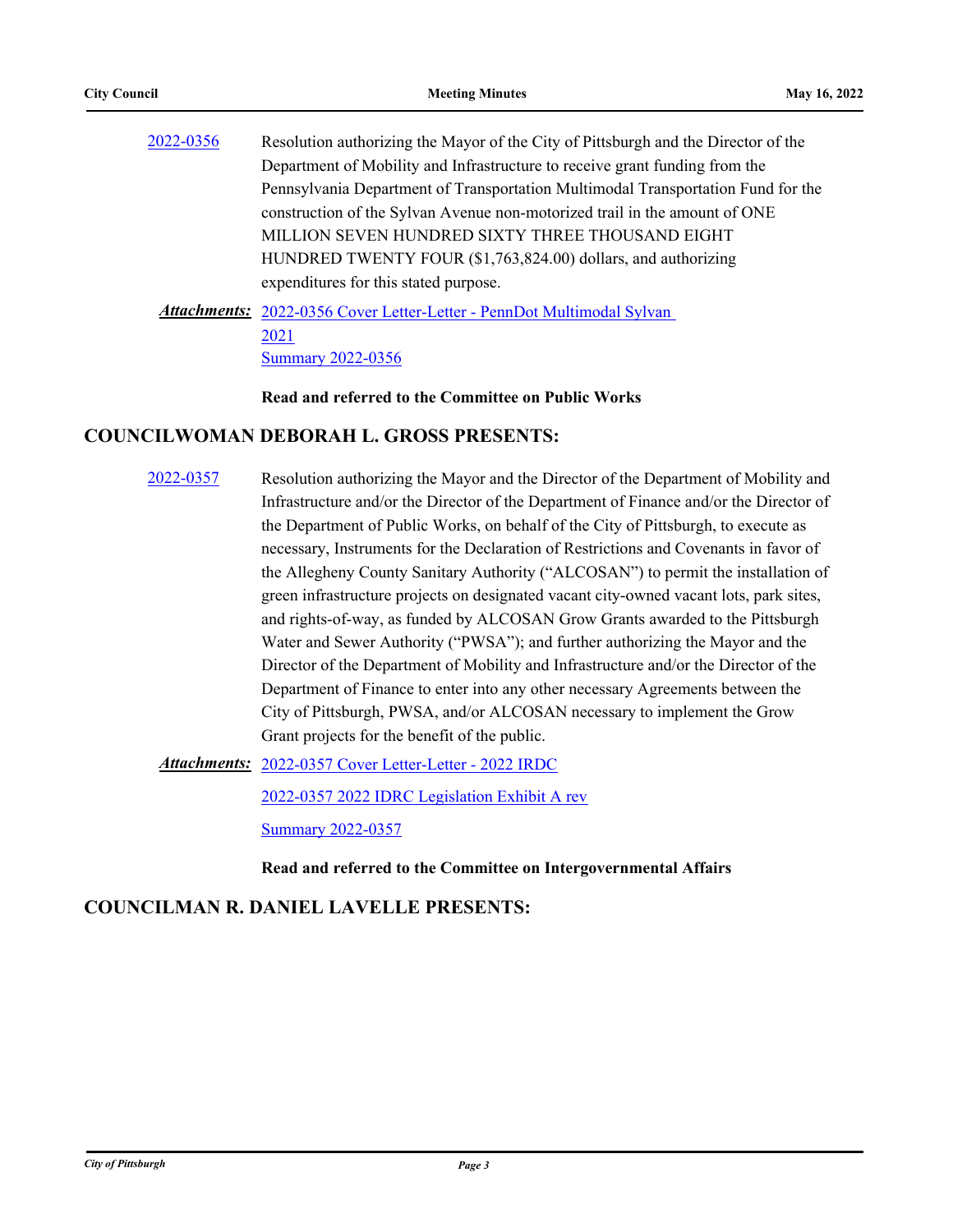| 2022-0358 | Resolution authorizing an interdepartmental transfer in the amount of \$260,000 from    |
|-----------|-----------------------------------------------------------------------------------------|
|           | Personnel - Salaries and Wages, Department of Public Works, Bureau of Operations,       |
|           | to Personnel - Salaries and Wages, Department of Public Works, Bureau of                |
|           | Environmental Services. This transfer is necessary to allow for the hiring of fifteen   |
|           | Seasonal/Part time Loaders, to assist refuse collection services.                       |
|           | <b>Attachments:</b> 2022-0358 Cover Letter E-S Temps legislation - signed               |
|           | <b>Summary 2022-0358</b>                                                                |
|           | Read and referred to the Committee on Finance and Law                                   |
| 2022-0359 | Resolution providing for the creation of the Lead Safety Trust Fund and for setting the |
|           | conditions for the deposit of funding into the account and for the expenditure of said  |
|           | funds.                                                                                  |
|           | <b>Attachments:</b> 2022-0359 Cover Letter-Lead Safety Trust Fund - Letter Signed       |
|           | <b>Summary 2022-0359</b>                                                                |
|           | Read and referred to the Committee on Finance and Law                                   |

## **COUNCILMAN COREY O'CONNOR PRESENTS:**

[2022-0360](http://pittsburgh.legistar.com/gateway.aspx?m=l&id=/matter.aspx?key=27739) Resolution authorizing the Mayor of the City of Pittsburgh and the Director of the Department of Public Safety to receive grant funding from the Pennsylvania Emergency Management Agency's COVID-19 Crisis Emergency Medical Services Grant in the amount of THIRTY-SEVEN THOUSAND, TWO HUNDRED THIRTY-SEVEN DOLLARS (\$37,237.00), and authorizing expenditures for this stated purpose.

Attachments: 2022-0360 Cover Letter-PEMA - COVID 19 Crisis EMS Grant Letter [Summary 2022-0360](http://pittsburgh.legistar.com/gateway.aspx?M=F&ID=b35f703c-4c88-47a8-981f-48b2a317835b.docx)

### **Read and referred to the Committee on Public Safety Services**

- [2022-0361](http://pittsburgh.legistar.com/gateway.aspx?m=l&id=/matter.aspx?key=27740) Resolution providing for the issuance of a warrant in favor of CI Technologies, Inc., in the amount of \$17,000.00, for a one-year renewal of the license for IAPro professional standards software and related technology for the Department of Public Safety, Bureau of Police.
	- Attachments: [2022-0361 Cover Letter-CI Technologies letter 2022](http://pittsburgh.legistar.com/gateway.aspx?M=F&ID=323c8838-d366-494f-b24a-5ad30ae2fabb.pdf)

[2022-0361 Inv\\_4309\\_from\\_CI\\_Technologies\\_Inc.\\_132664](http://pittsburgh.legistar.com/gateway.aspx?M=F&ID=9ef02c12-10a3-4d33-998e-a25d90f9ddd8.pdf)

[Summary 2022-0361](http://pittsburgh.legistar.com/gateway.aspx?M=F&ID=fc7e1f53-29f9-40f1-bb69-82d92ec6e846.docx)

#### **Read and referred to the Committee on Public Safety Services**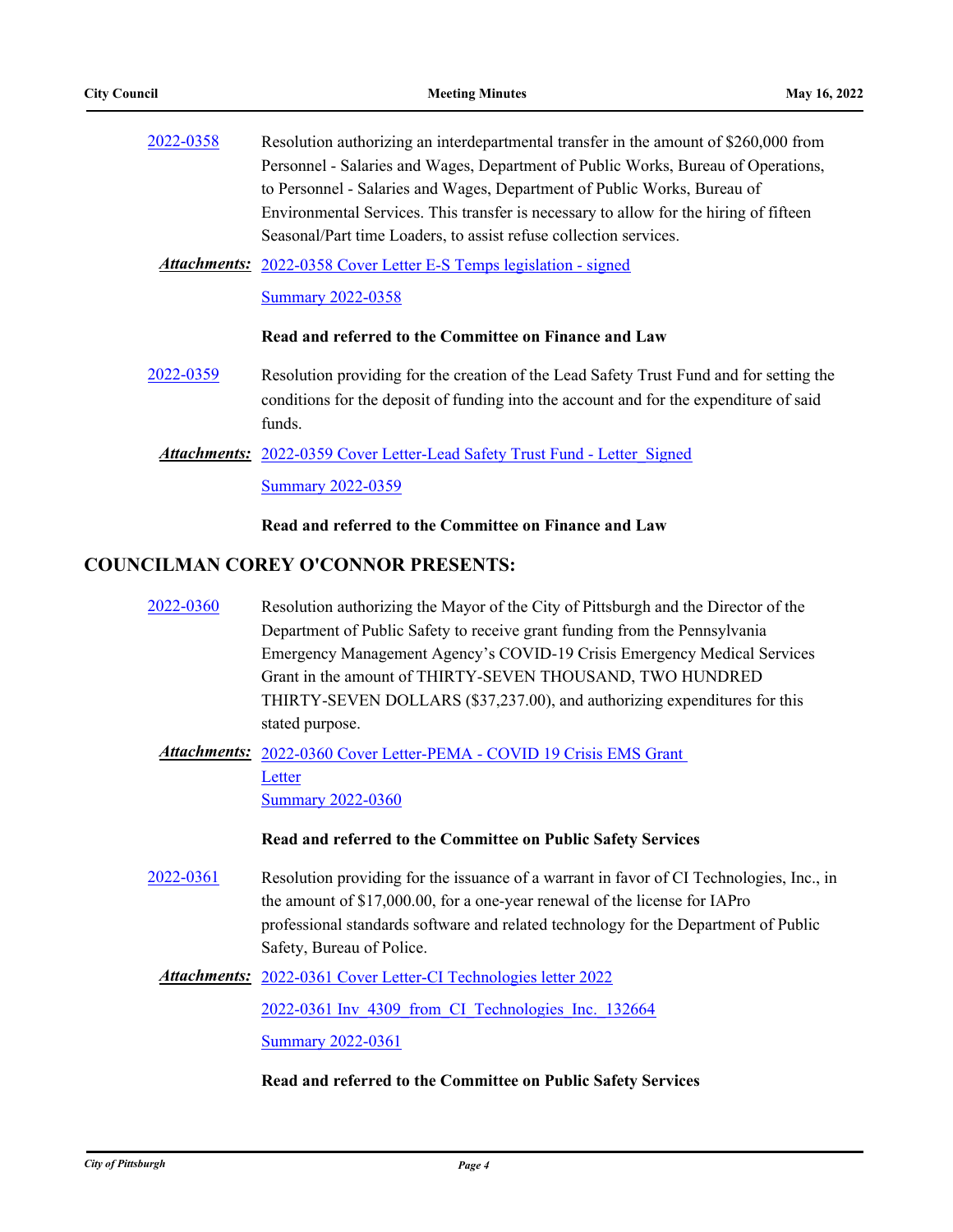## **COUNCILWOMAN ERIKA STRASSBURGER PRESENTS:**

[2022-0362](http://pittsburgh.legistar.com/gateway.aspx?m=l&id=/matter.aspx?key=27741) Resolution amending Resolution # 32 of 2022 authorizing the Mayor and the Director of Innovation and Performance, on behalf of the City of Pittsburgh to enter into an Agreement or Agreement(s) with OST, Inc. for short term emergency professional IT (Information Technology) staffing resources as needed to fulfill a number of critical IT and device related projects by revising the budget year and cost.

[2022-0362 Cover Letter-OST Amendment2 letter](http://pittsburgh.legistar.com/gateway.aspx?M=F&ID=3001d624-ff49-4030-be2f-1d818d728997.docx) *Attachments:*

[2022-0362 Cover Letter-OST Amendment2 letter](http://pittsburgh.legistar.com/gateway.aspx?M=F&ID=3990a18a-ec52-4c08-bd37-8b5096ade0ca.docx)

[Summary 2022-0362](http://pittsburgh.legistar.com/gateway.aspx?M=F&ID=242288a7-46b9-4733-b1e2-d0d48b57a821.docx)

## **Read and referred to the Committee on Innovation, Performance and Asset Management**

[2022-0363](http://pittsburgh.legistar.com/gateway.aspx?m=l&id=/matter.aspx?key=27742) Resolution amending Resolution No. 374 Of 2021, authorizing the Mayor and the Directors of the Departments of Permits, Licenses, and Inspections and Innovation & Performance to enter into an agreement or agreements or amendments to existing agreements to purchase Accela Civic Platform and Accela Citizen Access subscription and cloud hosting services so as to extend the contract an additional year until June 30, 2023, and increase the not-to-exceed cost from \$1,310,475.13 to \$1,331,647.65.

Attachments: 2022-0363 Cover Letter-2022-23 ACCELA Amended Resolution Letter [2022-0363 WCP Request Form 2020\\_Accela Renewal\\_5.2.22](http://pittsburgh.legistar.com/gateway.aspx?M=F&ID=48e42026-5135-4baf-aad1-11f822ca3a2d.pdf)  SDK (002) JP\_Signed **[Summary 2022-0363](http://pittsburgh.legistar.com/gateway.aspx?M=F&ID=c99236a8-1994-42e5-9391-9832e5b0a985.docx)** 

> **Read and referred to the Committee on Innovation, Performance and Asset Management**

## **COUNCILMAN BOBBY WILSON PRESENTS:**

[2022-0369](http://pittsburgh.legistar.com/gateway.aspx?m=l&id=/matter.aspx?key=27748) Ordinance amending and supplementing the Pittsburgh City Code, Title Four Public Places and Property, Article XI Parks and Playgrounds, Chapter 473 Use Regulations, Section 473.04 Recreational Activities by adding language that updates camping regulation in City parks.

**SPONSOR /S:** COUNCIL MEMBER WILSON

### **Read and referred to the Committee on Urban Recreation**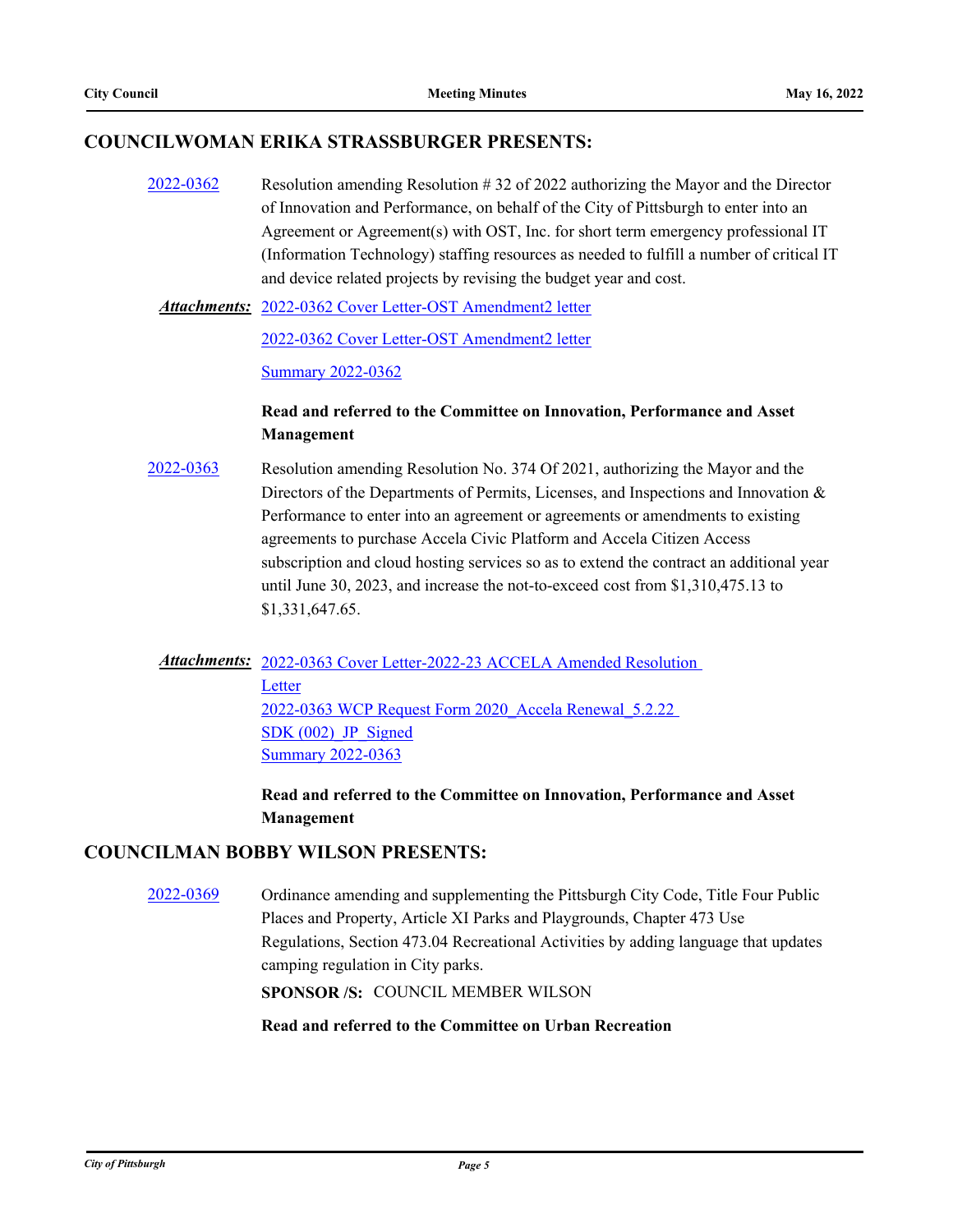[2022-0370](http://pittsburgh.legistar.com/gateway.aspx?m=l&id=/matter.aspx?key=27750) Resolution transferring a total of Forty Thousand dollars (\$40,000) from the Parks Tax Trust Fund to the Special Events Trust Fund, for the purpose of supporting Juneteenth related activities or celebrations.

**SPONSOR /S:** COUNCIL MEMBER WILSON

**A motion was made that this matter be added to the Agenda. The motion carried.**

**A motion was made that this matter be Waived under Rule 8. The motion carried.**

**Read and referred to the Committee on Finance and Law**

## **COUNCILWOMAN THERESA KAIL-SMITH PRESENTS:**

[2022-0364](http://pittsburgh.legistar.com/gateway.aspx?m=l&id=/matter.aspx?key=27743) Communication from City Controller Michael Lamb submitting a Performance Audit of Department of Finance, Tax and Fee Collection Processes with emphasis on the 2021 Real Estate and Parks Tax Collection, dated May 2022.

### 2022-0364 *Attachments:*

[Communication\\_Final\\_Finance\\_Real\\_Estate\\_Audit\\_2022\\_\(1\)](http://pittsburgh.legistar.com/gateway.aspx?M=F&ID=b1b5d141-93e8-4acc-853f-944981cc46b5.pdf)

**A motion was made that this matter be Read, Received and Filed. The motion carried.**

### **UNFINISHED BUSINESS**

| 2022-0293 | Resolution appointing Chris Hornstein as Director of the Department of Public<br>Works.                                                                                                                                                    |
|-----------|--------------------------------------------------------------------------------------------------------------------------------------------------------------------------------------------------------------------------------------------|
|           | A motion was made that this matter be Approved. The motion carried.                                                                                                                                                                        |
|           | Enactment No: 219                                                                                                                                                                                                                          |
| 2022-0294 | Resolution appointing Kimberly Lucas as Director of the Department of Mobility and<br>Infrastructure.                                                                                                                                      |
|           | A motion was made that this matter be Approved. The motion carried.                                                                                                                                                                        |
|           | Enactment No: 220                                                                                                                                                                                                                          |
| 2022-0295 | Resolution appointing Kathryn Vargas as Director of the Department of Parks and<br>Recreation.                                                                                                                                             |
|           | A motion was made that this matter be Approved. The motion carried.                                                                                                                                                                        |
|           | Enactment No: 221                                                                                                                                                                                                                          |
| 2022-0296 | Resolution appointing Lisa Frank as a board member of the Equipment Leasing<br>Authority for a term to expire on March 31, 2023. Chief Frank will serve the<br>remainder of the term for a seat vacated by Jennifer Presutti who resigned. |
|           | A motion was made that this motten he Annuared. The motion counted                                                                                                                                                                         |

### **A motion was made that this matter be Approved. The motion carried.**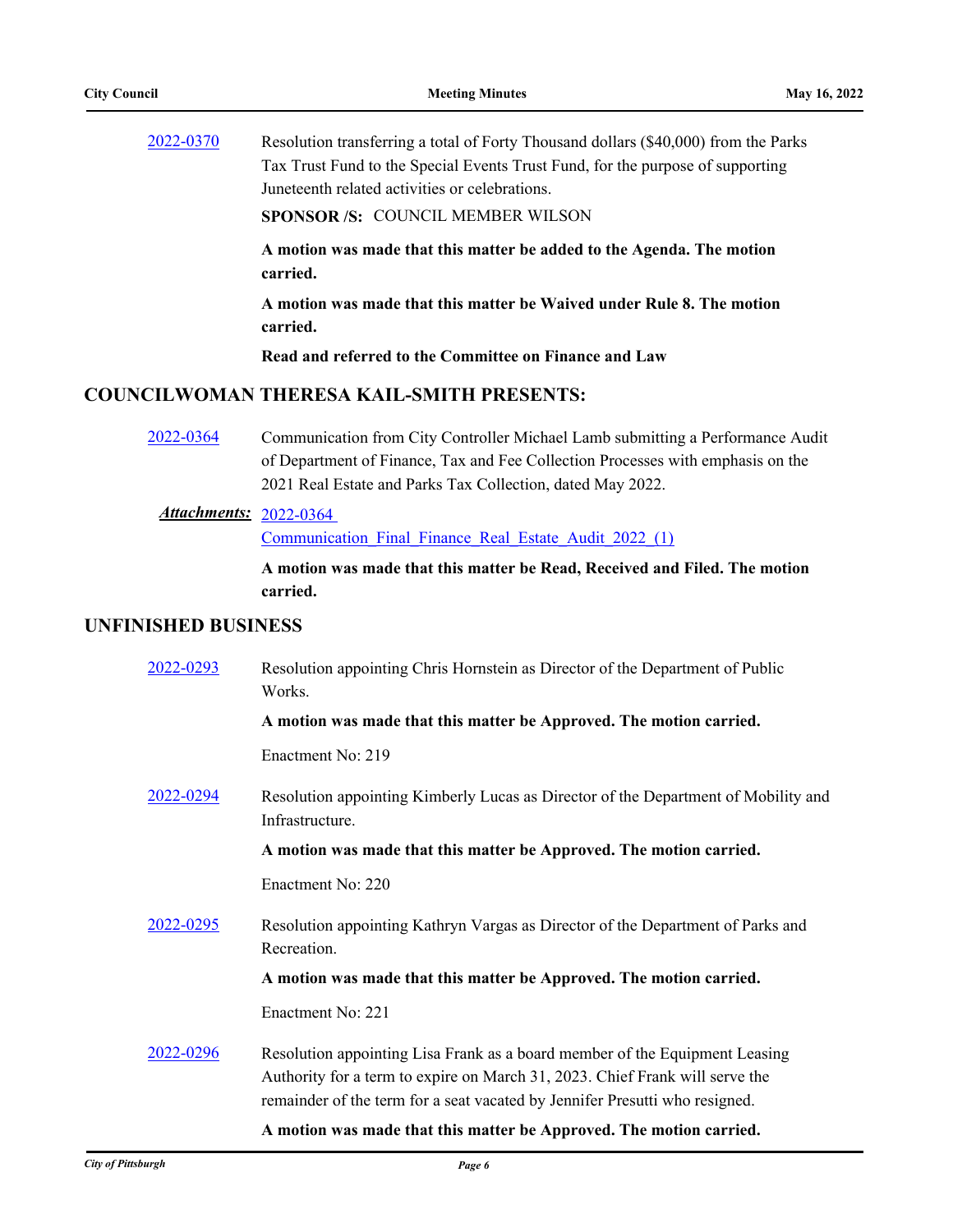Enactment No: 222

[2022-0297](http://pittsburgh.legistar.com/gateway.aspx?m=l&id=/matter.aspx?key=27666) Resolution appointing Chris Hornstein as a board member of the Equipment Leasing Authority for a term to expire on April 30, 2027.

**A motion was made that this matter be Approved. The motion carried.**

Enactment No: 223

## **REPORTS OF COMMITTEE - FINAL ACTION**

# **COUNCILMAN ANTHONY COGHILL PRESENTS COMMITTEE ON PUBLIC WORKS**

[2022-0352](http://pittsburgh.legistar.com/gateway.aspx?m=l&id=/matter.aspx?key=27731) Report of the Committee on Public Works for May 11, 2022 with an Affirmative Recommendation.

## **A motion was made that this matter be Read, Received and Filed. The motion carried.**

[2022-0304](http://pittsburgh.legistar.com/gateway.aspx?m=l&id=/matter.aspx?key=27677) Resolution authorizing the Mayor and the Director of the Department of Public Works, on behalf of the City of Pittsburgh, to enter into an Agreement or Agreements, or the use of existing Agreements, for the creation and installation of public art at Arsenal Park, between the City of Pittsburgh and Sasha Reisin. The total not to exceed cost is Seventeen Thousand (\$17,000.00) Dollars.

### Attachments: [2022-0304 Cover Letter PW letter](http://pittsburgh.legistar.com/gateway.aspx?M=F&ID=8b4d0b87-e011-4d29-b558-1cda1fb1c06e.PDF)

### [Summary 2022-0304](http://pittsburgh.legistar.com/gateway.aspx?M=F&ID=66cfb5f0-9e92-47f4-996c-6c7a184ebda5.docx)

## **A motion was made that this matter be Passed Finally. The motion carried by the following vote:**

- Aye: 9 Council Member Burgess, Council Member Coghill, Council Member Gross, Council Member Kraus, Council Member Lavelle, Council Member O'Connor, Council Member Kail-Smith, Council Member Strassburger, and Council Member Wilson
- **No:** 0

### **Abstain:** 0

# **COUNCILMAN BRUCE A. KRAUS PRESENTS COMMITTEE ON HUMAN RESOURCES**

## [2022-0353](http://pittsburgh.legistar.com/gateway.aspx?m=l&id=/matter.aspx?key=27732) Report of the Committee on Human Resources for May 11, 2022 with an Affirmative Recommendation.

## **A motion was made that this matter be Read, Received and Filed. The motion carried.**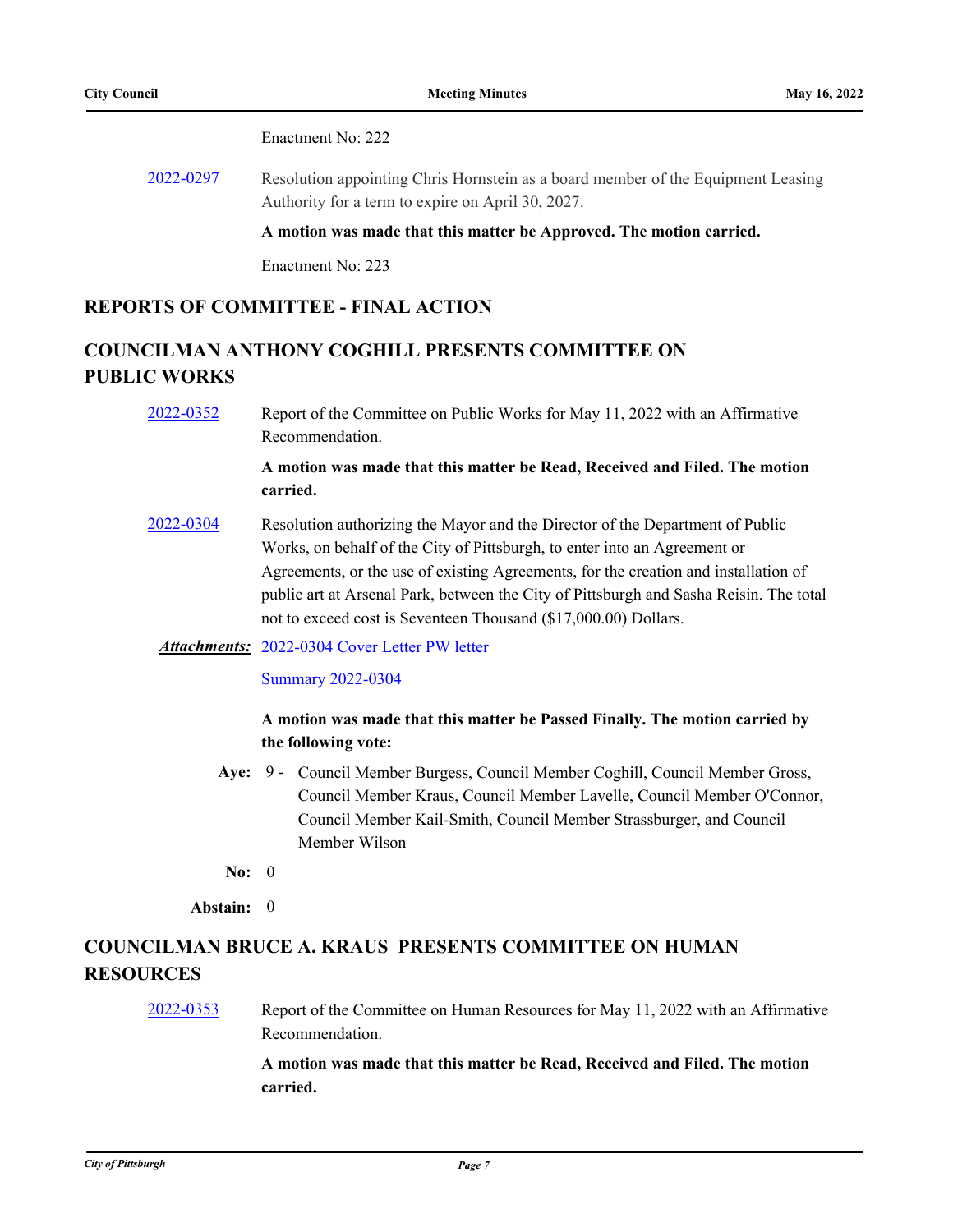| 2022-0305 | Resolution amending Resolution 827 of 2019, which authorized the Mayor and the     |
|-----------|------------------------------------------------------------------------------------|
|           | Director of the Department of Human Resources and Civil Service Commission to      |
|           | enter into an Agreement with UPMC WorkPartners-LifeSolutions for services relating |
|           | to the administration of the City of Pittsburgh's Employee Assistance Program, by  |
|           | extending the existing contract for another year.                                  |

[2022-0305 Cover Letter EAP; LETTER](http://pittsburgh.legistar.com/gateway.aspx?M=F&ID=0ed48ae0-9fb6-4d0e-a9e6-df18acf7af2b.pdf) *Attachments:*

[2022-0305 WCP22-013 UPMC Work Partners](http://pittsburgh.legistar.com/gateway.aspx?M=F&ID=e79ed852-6ce3-4dbe-a1bc-d1a2555c9c3d.pdf)

[Summary 2022-0305](http://pittsburgh.legistar.com/gateway.aspx?M=F&ID=6e432ad5-95a6-4bf7-bd6a-d2605a49f1a8.docx)

## **A motion was made that this matter be Passed Finally. The motion carried by the following vote:**

Aye: 9 - Council Member Burgess, Council Member Coghill, Council Member Gross, Council Member Kraus, Council Member Lavelle, Council Member O'Connor, Council Member Kail-Smith, Council Member Strassburger, and Council Member Wilson

**No:** 0

### **Abstain:** 0

[2022-0306](http://pittsburgh.legistar.com/gateway.aspx?m=l&id=/matter.aspx?key=27679) Resolution providing for the filing of applications by the Commonwealth of PA, Department of Human Services for grants in connection with the Joint Jobs Initiative Program Employment Advancement and Retention Network (EARN) and providing for the authorization to enter into agreements with various agencies and to pay for expenditures for costs to support, implement and administer the program. Cost not to exceed \$3,828,594

Attachments: [2022-0306 Cover Letter Ltr to Council EARN 04-25-22](http://pittsburgh.legistar.com/gateway.aspx?M=F&ID=62c34e28-9052-490c-a7d9-55f4c82239c0.pdf)

[2022-0306 Waiver letter- 2022 EARN Program 04-26-22](http://pittsburgh.legistar.com/gateway.aspx?M=F&ID=949fe7be-b674-498b-a986-6d004650836c.docx)

[Summary 2022-0306](http://pittsburgh.legistar.com/gateway.aspx?M=F&ID=f89380ce-3845-47eb-8ce5-9313c0d0850f.docx)

## **A motion was made that this matter be Passed Finally. The motion carried by the following vote:**

- Aye: 9 Council Member Burgess, Council Member Coghill, Council Member Gross, Council Member Kraus, Council Member Lavelle, Council Member O'Connor, Council Member Kail-Smith, Council Member Strassburger, and Council Member Wilson
- **No:** 0

**Abstain:** 0